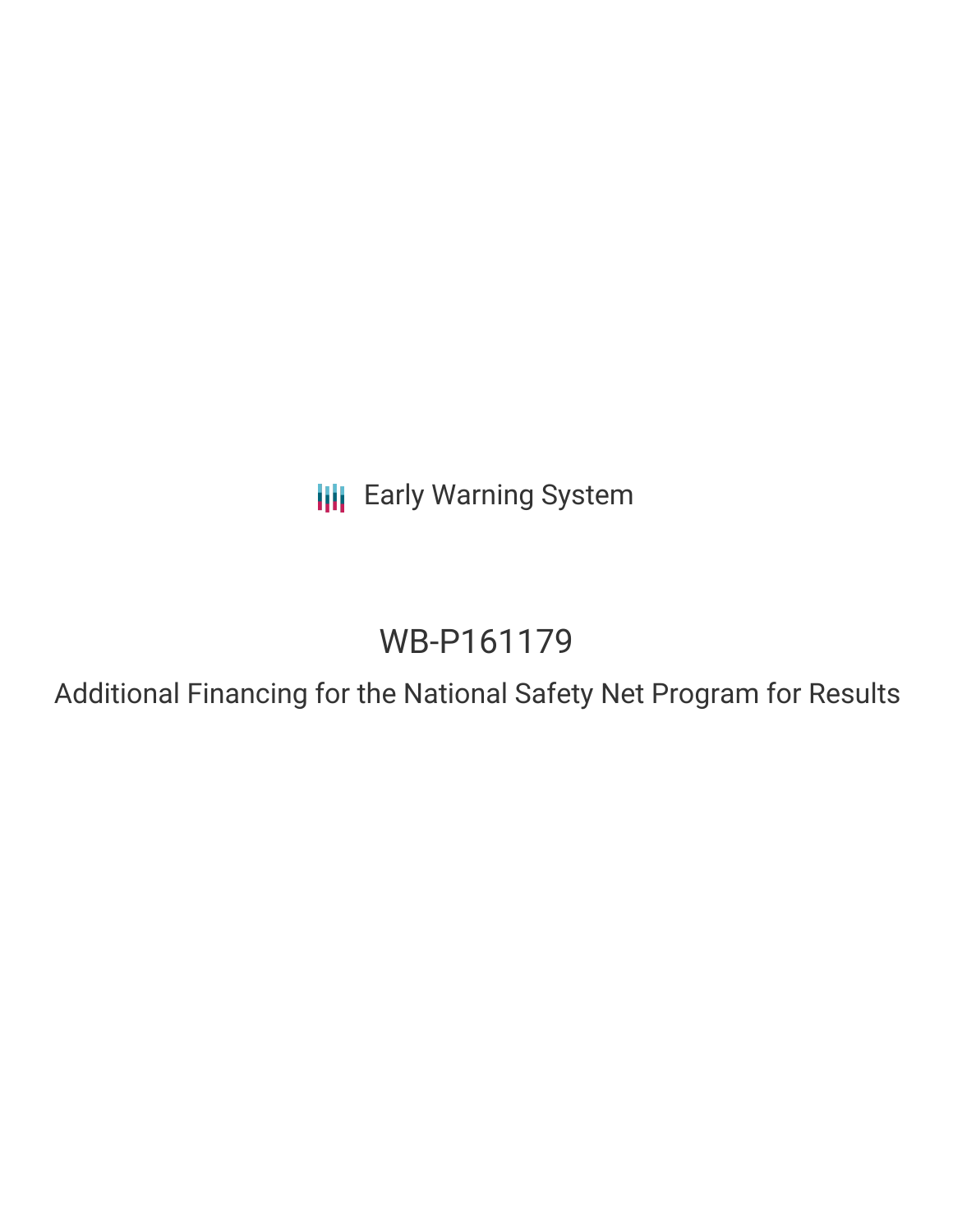

## Early Warning System Additional Financing for the National Safety Net Program for Results

#### **Quick Facts**

| <b>Countries</b>               | Kenya                        |
|--------------------------------|------------------------------|
| <b>Financial Institutions</b>  | World Bank (WB)              |
| <b>Status</b>                  | Active                       |
| <b>Bank Risk Rating</b>        | C                            |
| <b>Voting Date</b>             | 2017-04-26                   |
| <b>Borrower</b>                | REPUBLIC OF KENYA            |
| <b>Sectors</b>                 | <b>Technical Cooperation</b> |
| <b>Investment Amount (USD)</b> | \$50.00 million              |
| <b>Project Cost (USD)</b>      | \$50.00 million              |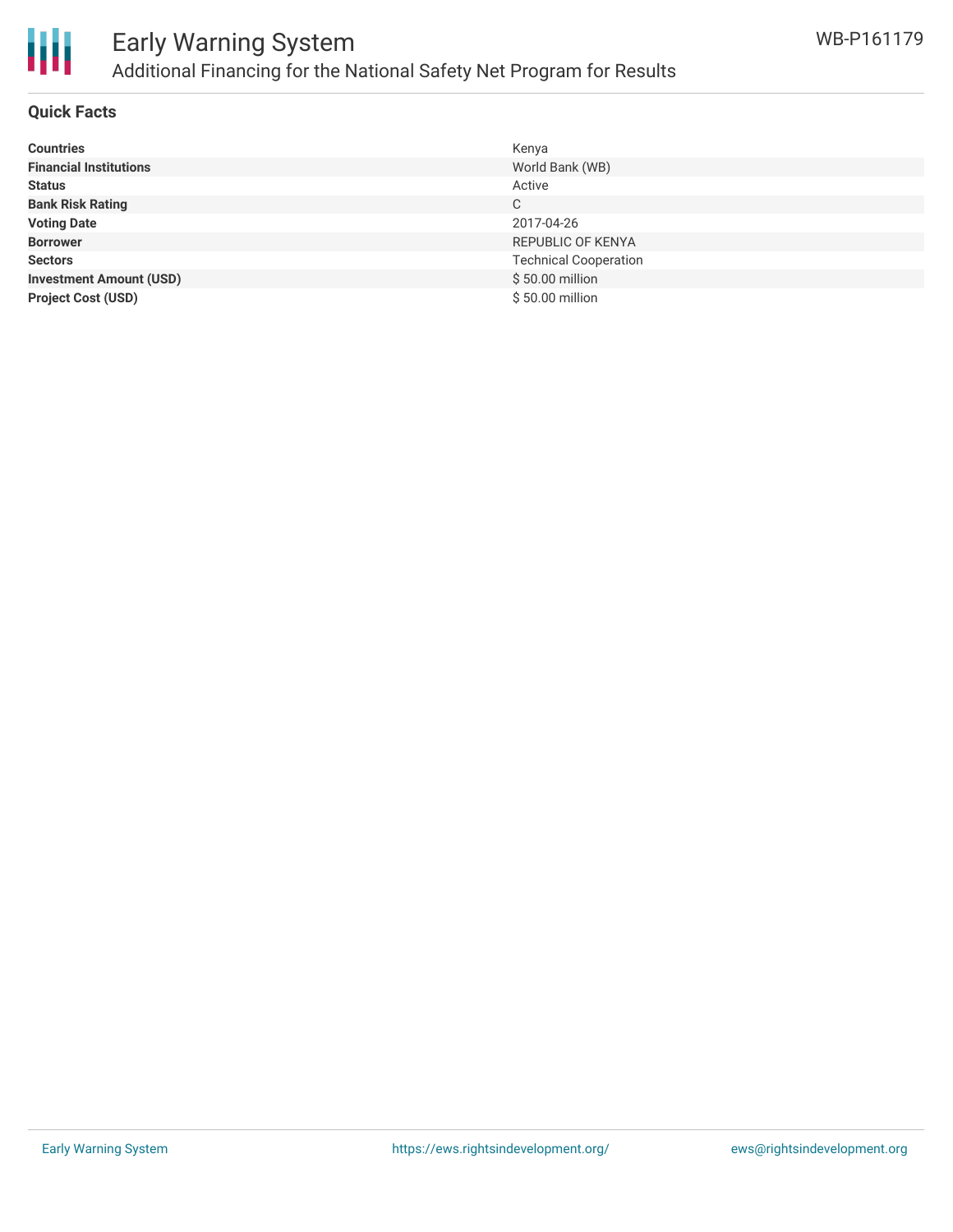

#### **Project Description**

The development objective of the National Safety Net Program (NSNP) for Results Project for Kenya is to support the Republic of Kenya to establish an effective national safety net program for poor and vulnerable households. The additional financing (AF) with restructuring builds on progress made in the original NSNP and continues financing results in three areas: (a) expanding cash transfer programs to promote more comprehensive and equitable coverage; (b) strengthening program systems to ensure good governance; and (c) harmonizing cash transfer programs to increase the coherence of the safety net sector. The AF will ensure the long-term sustainability of the program by enabling the government to take over financing of additional households, including the funding for 60,000 households under two cash transfer schemes currently being financed by the United Kingdom (U.K.) Department for International Development (DfID).

The Parent project is National Safety Net Program for Results (P131305)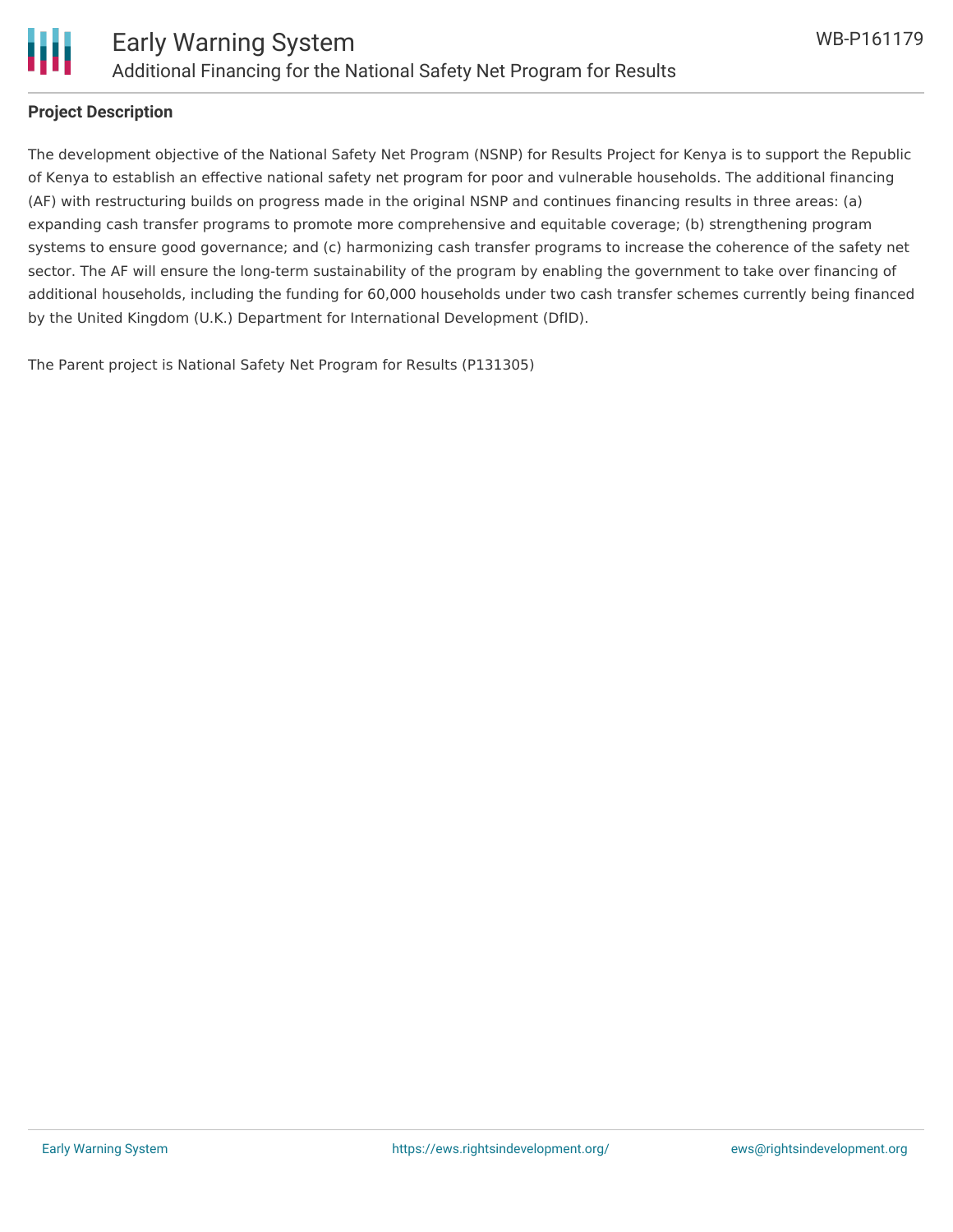

#### **Investment Description**

World Bank (WB)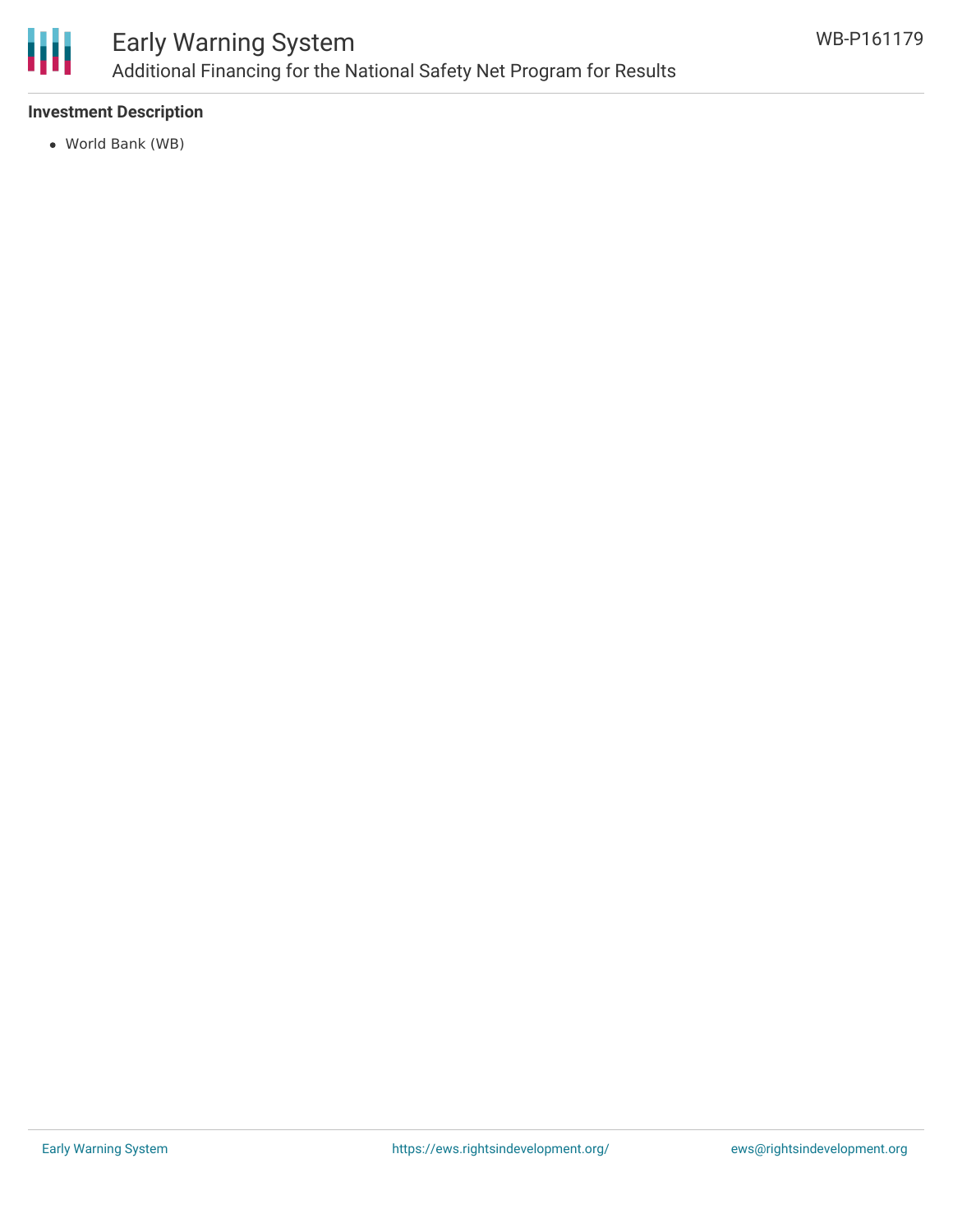

#### **Contact Information**

Recipient Contact: Kenney Nyachiro Title Head World Bank Division/Policy Unit, National Treasury Telephone: +254 721 913 384 Email: kennedy.nyachiro@gmail.com

Implementing Agency Contact: Judy Ndungu Title: Head of the Social Assistance Unit, Ministry of East African Community, Labour, and Social Protection Telephone: +254 710 426 055 Email: judybetsynjoki@yahoo.com

#### ACCOUNTABILITY MECHANISM OF WORLD BANK

The World Bank Inspection Panel is the independent complaint mechanism and fact-finding body for people who believe they are likely to be, or have been, adversely affected by a World Bank-financed project. If you submit a complaint to the Inspection Panel, they may investigate to assess whether the World Bank is following its own policies and procedures for preventing harm to people or the environment. You can contact the Inspection Panel or submit a complaint by emailing ipanel@worldbank.org. You can learn more about the Inspection Panel and how to file a complaint at: http://ewebapps.worldbank.org/apps/ip/Pages/Home.aspx.